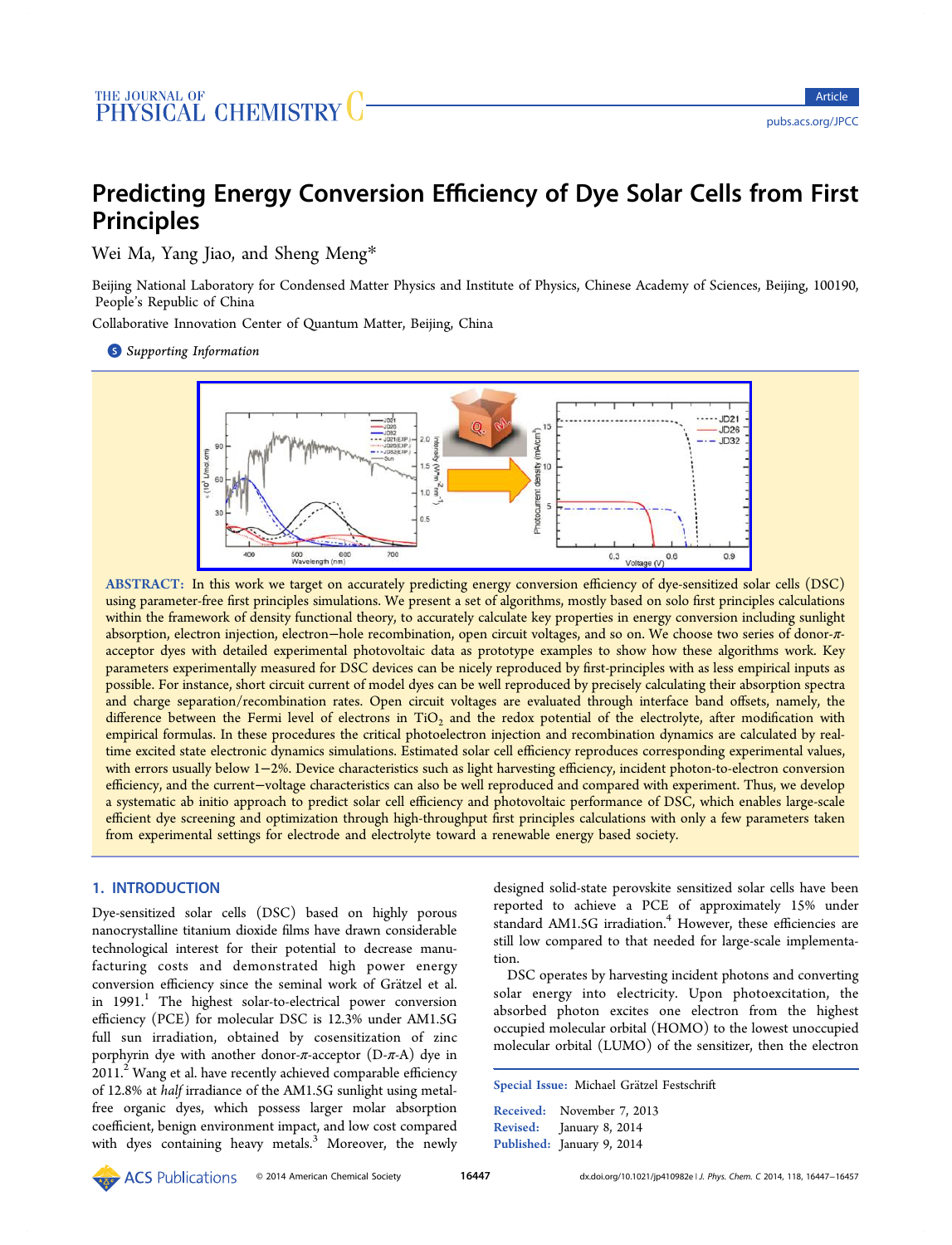<span id="page-1-0"></span>

Figure 1. Chemical struc[tures of JD-dyes and L-dyes.](http://pubs.acs.org/action/showImage?doi=10.1021/jp410982e&iName=master.img-001.png&w=326&h=304)

injects from the LUMO of the chromophore to the semiconductor  $(TiO<sub>2</sub>)$  conduction band  $(CB)$ ; meanwhile, the oxidized dye is regenerated to the ground-state by a redox shuttle. At last, the separated electron and hole diffuse toward electrical contacts where they are collected. During this whole electronic dynamic process, the electron injection efficiency to the  $TiO<sub>2</sub>$  CB and the electron collection efficiency at the transparent conductive oxide electrode directly determine the short circuit current density  $(J_{SC})$  of DSC. The potential difference between the Fermi level of electrons in the semiconductor substrate and the redox potential of the electrolyte gives the open circuit photovoltage  $(V_{OC})$ . These two parameters are important factors determining the DSC energy conversion efficiency.

$$
\eta = \text{FF} \frac{J_{\text{SC}} V_{\text{OC}}}{P_{\text{inc}}} \tag{1}
$$

The FF is the fill factor at which DSC operates with the maximum power, which is mainly related to the total series resistance of the DSC.  $P_{inc}$  is the input power of incident solar light.

During the past decades, great efforts have been made to improve the energy conversion efficiency of DSC, which can be mainly classified into three kinds: (i) increasing the light harvesting of the sensitizer; (ii) enhancing efficient electron injection; (iii) retarding the electron−hole recombination. For example, Chiba et al. achieved an efficiency of 11.1% by enhancing the light harvesting efficiency using the so-called black dye.<sup>5</sup> Hardin et al. broadened further the absorption spectra of ruthenium metal complex dyes by harvesting highenergy ph[ot](#page-9-0)ons using Förster energy transfer.<sup>6</sup> Delcamp et al. designed a new series of donor-π-acceptor structure dyes to

provide efficient electron injection because of a pronounced push−pull effect.7 Haid et al. retarded the electron−hole recombination by about five times through a tiny structural modification of [th](#page-9-0)e sensitizer.<sup>8</sup> However, the exponential increase in research efforts has not been matched by a dramatic increase in efficiency. A major [p](#page-9-0)art of human and material resources have been invested in synthesis and characterization of newly designed dyes, with few of which contribute to improvements in DSC device performance. Recently Labat et al. have qualitatively predicted the properties of isolated components of DSC assemblies using density functional theory (DFT) based modeling,<sup>9</sup> however, high-precision prediction of solar cell efficiency based on direct first principles dynamics and the known chemical [co](#page-9-0)mposition of sensitizer has been a daunting task. If one could estimate the DSC efficiency with high accuracy, great efforts would be saved for better focused and effective research.

The PCE of the DSC is closely related to its light harvesting efficiency, the electron injection efficiency, and collection efficiency. Therefore, if the absorption properties of the sensitizer, the electron injection and electron−hole recombination lifetime of the DSC can be precisely calculated, the PCE could be nicely predicted. Time-dependent density functional theory (TDDFT) with large atomic basis sets and proper selection of exchange-correlation functionals is demonstrated to perform well in describing the polarizability and optical excitation spectrum of most organic and inorganic dyes. $10,11$ Thus, the UV−vis spectra of the investigated chromophores can be nicely obtained. Therefore, the remaining question [is to](#page-9-0) accurately calculate the electron injection and charge recombination dynamics in DSC.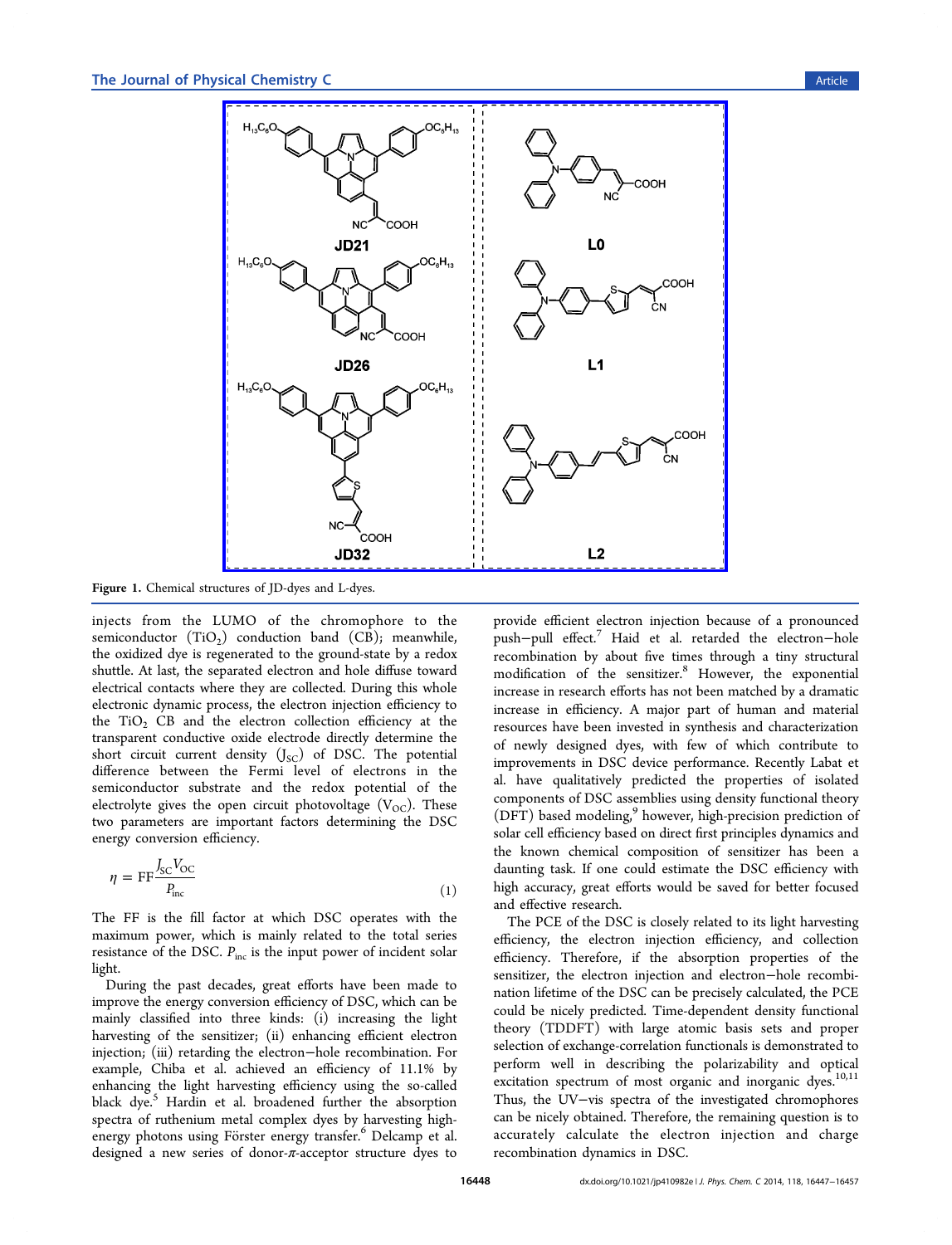Usually empirical theoretical approaches have been routinely employed to deal with critical interface electron dynamics including photoelectron injection and recombination at the  $\text{dye/TiO}_2$  interface. These approaches are mainly based on optimized structural features and ground-state molecular dynamics simulations, and/or with empirical kinetic parameters, such as assuming an exponential decay of electron injection rate as a function of dye length $12,13$  and constant electron coupling strength.<sup>14</sup> For instance, Persson et al. have studied the influence of anchor-cum-spacer [grou](#page-9-0)ps on electron transfer time by approxima[tin](#page-9-0)g the effective electronic coupling strength with the calculated bandwidth for heterogeneous electron transfer interactions based on ground-state DFT calculations.<sup>15</sup> Abuabara et al. successfully investigated the influence of temperature changes on electron injection at dye/  $TiO<sub>2</sub>$  interf[ac](#page-9-0)e using ground-state molecular dynamics and studied the electron transfer process using an extended Hü kel Hamiltonian.<sup>16</sup> Prezhdo et al. reproduced injection dynamics of model chromophores with atomistic details using ground state molecular d[yna](#page-9-0)mic simulation and time domain nonadiabatic trajectory surface hopping based on ground-state trajectories.17−<sup>19</sup> Li et al. studied electron transfer from perylene derivatives into the anatase  $TiO<sub>2</sub>$  (101) surface using DFT and a F[ock m](#page-9-0)atrix partitioning method.<sup>20</sup> Jones et al. could rapidly predict the injection rate in DSC by partitioning the system into molecular and semiconductor [su](#page-9-0)bsystems and computing the retarded Green's function.<sup>21</sup> However, there are some problems associated with these empirical models: (i) The excited state potential energ[y](#page-9-0) surfaces (PES), which are different from ground state PES, are missing in these simulations, thus the electronic properties in excited states cannot be addressed adequately. (ii) The electronic couplings at the interface, which is subject to molecular details of the dyes and their dynamic binding configurations on  $TiO<sub>2</sub>$ , cannot be described precisely; thus, the time scales obtained therein are questionable. In addition, only a few of these studies have been devoted to investigating charge recombination processes,  $22,23$ where they suffer from the same problems mentioned above. Directly monitoring electron transfer dynamics, especiall[y for](#page-9-0) recombination, across the chromophore−semiconductor interface is strongly needed for a better understanding of interface electronic dynamics. In previous work,  $24.25$  we have demonstrated that our approach using real-time time-dependent density functional theory, which evolves [quan](#page-9-0)tum mechanically the wave functions of excited electron−hole pair at the dye/ TiO<sub>2</sub> interface based on excited state Hamiltonian, is especially adequate to treat the interface electronic dynamics and yield consistency with experiment. Therefore, this method is promising to give best estimations of the DSC power conversion efficiency.

Here we present a systematic ab initio approach based on DFT and time-dependent DFT to accurately predict the PCE of DSC. To demonstrate how this algorithm works, we adopt ullazine dyes (JD-dyes) with an electron-rich heterocycle and L-dyes with the triphenylamine donor and the cyanoacetic acid acceptor as sample dyes (Figure 1). By calculating the absorbance of the sensitizers and the injection and recombination lifetimes at the  $\text{dye}/\text{TiO}_2$  i[nt](#page-1-0)erface using real-time excited state electronic dynamics simulations based on TDDFT,  $J_{SC}$ , and  $V_{OC}$  are nicely reproduced with few empirical inputs. The light harvesting efficiency (LHE), incident photonto-electron conversion efficiency (IPCE) and the current− voltage (I−V) characteristics are also calculated and demonstrated to be comparable with experiment. Herein,  $V_{OC}$  is evaluated through two models, both based on the potential difference between the electrolyte redox potential and the quasi-Fermi level of electrons in the semiconductor  $TiO<sub>2</sub>$ . By taking recombination rate into consideration, the second  $\text{model}^{26}$  is illustrated to yield more reasonable estimates than model- $I_1^{27}$  which considers only effects of dye adsorption on the in[ter](#page-9-0)face electronic structure. In this way, the PCE of DSC is obtai[ned](#page-9-0) with errors usually below 1−2% comparing with corresponding experimental values. Here a set of predictive algorithms for nanodevice operation rate assessment (PAN-DORA) are presented. We thus develop a systematic ab initio approach to predict solar cell efficiency and photovoltaic performance of DSC, enabling large-scale efficient dye screening and optimization through high-throughput first principles calculations for renewable energy.

#### 2. METHODOLOGY

2.1. Computational Methods and Models. Firstprinciples density functional theory<sup>28</sup> calculations were carried out to study the molecular geometries and electronic structures of the sensitizers adsorbed onto  $TiO<sub>2</sub>$  $TiO<sub>2</sub>$  surfaces. The groundstate molecular geometries were optimized with SIESTA, $^{29}$ using the pseudopotentials of the Troullier-Martins type<sup>30</sup> to model the atomic cores, the Perdew-Burke-Ernzerhof (PB[E\)](#page-9-0) exchange-correlation functional, $31$  and a local basis s[et](#page-9-0) of double-ζ polarized (DZP) orbitals (19 numerical atomic orbitals for Ti including semic[ore](#page-9-0) 3 s and 3 p states; $32$  13 orbitals for C, N, O, and S; 5 orbitals for H). An auxiliary real space grid equivalent to a plane wave cutoff of 150 Ry [an](#page-9-0)d Γ point k-sampling was used. Geometries were optimized until forces on nonfixed atoms are below 0.005 eV/Å, which were considered fully relaxed. The stoichiometric anatase (101) surface, the dominant facet in DSC devices,<sup>33</sup> was modeled with a periodically repeated slab. A large simulation cell, 10.24  $\times$  15.14  $\times$  30.00 Å<sup>3</sup>, containing a 96-atom (4  $\times$  1) surface with six atomic layers of  $TiO<sub>2</sub>$  and organic chromophores was adopted, corresponding to a surface coverage of one dye per 155 Å<sup>2</sup> or 1.07  $\mu$ mol·cm<sup>-2</sup>. The slab was separated from its periodic images along the surface normal by a vacuum region of ~10 [Å.](#page-9-0) To justify the basis set we used for dye/TiO<sub>2</sub> systems, we also made calculations with diffusive basis set of S atom (15 numerical atomic orbitals including two diffusive 4 s states). The inclusion of diffusive basis sets to S atoms leads to negligible differences in the bond length (∼0.002 Ǻ ) and bond angles (∼0.1°) of the dye molecules, as well as a small energy difference  $(\leq 0.01 \text{ eV})$  in the band positions. Optical absorption spectra were calculated based on linear response TDDFT using the B3LYP and CAM-B3LYP functional and  $6-31G(d)$  basis set, as implemented in Gaussian 09 program. The Polarizable Continuum Model $34$  was used to account for the solvation effect (in  $CH_2Cl_2$ ).

2.2. Electronic [Dy](#page-9-0)namics Simulation. In our simulations of electron injection and electron−hole recombination processes, the evolution of both electrons and ions in real time is monitored after photo excitation.<sup>35</sup> The time-dependent Kohn−Sham equations of electrons and the Newtonian motion of ions are solved simultaneously, with [io](#page-10-0)nic forces along the classical trajectory evaluated through the Ehrenfest theorem. The electron density is updated self-consistently during the real time propagation of Kohn−Sham wave functions with a time step of 0.02419 fs. The initial velocity of ions is assigned according to the equilibrium Boltzmann-Maxwell distribution at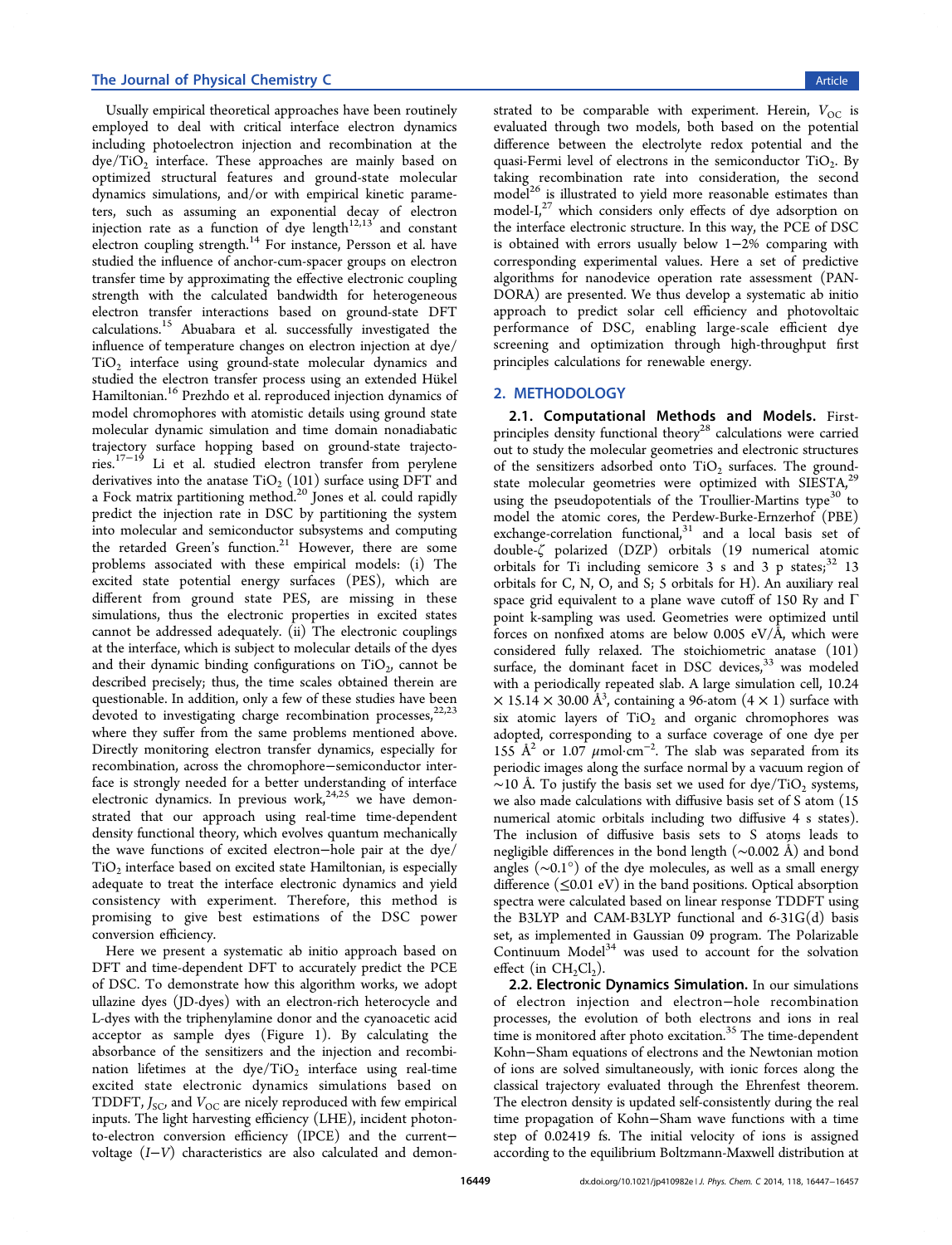<span id="page-3-0"></span>

Figure 2. (a) Calculated and experimental absorption spectra of JD-dyes using B3LYP/6-31G(d) with PCM model of CH<sub>2</sub>Cl<sub>2</sub> solution. The gray line is the solar spectrum. (b) Calculated light harvesting efficiency of JD-dyes. (c) Calculated spectra of monochromatic incident phonon to current conversion efficiency of JD-dyes. (d) Calculated I−V curve of JD-dyes.

a given temperature of 350 K. Within this scheme, the total energy is well conserved to within  $10^{-4}$  eV/fs, which is proved to be accurate enough to produce negligible differences in energy levels evolution and electron-ion dynamics. Although the standard functionals do not treat charge-transfer excitation well, long-range corrected functional should be more accurate for excitation energies. In our dynamical simulation, the exact excitation energy is not the focus but the energy alignment and the time scales. We have shown in the previous work that the energy level alignment is correctly reproduced by DFT with PBE functional.<sup>36</sup>

#### 3. RESULTS [AN](#page-10-0)D DISCUSSION

3.1. Electronic Structure and Photoabsorption of **Organic Dyes.** Metal-free donor- $\pi$  bridge-acceptor dyes are particularly promising for their large molar extinction coefficients, efficient photoelectron injection due to the pronounced push−pull effect, and comparable PCEs but more cost-effective properties comparing with metal-complex dyes. Figure 1 shows the chemical structures of two prototype kinds of D- $\pi$ -A dyes: the ullazine-based JD-dyes<sup>7</sup> and the triphenylami[ne](#page-1-0)-based L-dyes.<sup>37</sup> Ullazine is a 16  $\pi$ -electron nitrogen-containing heterocyclic unit, which possess[e](#page-9-0)s a planar  $\pi$ -system to promote strong i[ntr](#page-10-0)amolecule charge transfer with both efficient electron donating and accepting properties. JD21 and JD26 are isomers with the cyanoacetic acid group in the ortho-position and meta-position of the ullazine core,

respectively. JD32 has an additional thiophene group and a substitution site of para-position, comparing to JD21 and JD26 dyes. The insertion of the thiophene group into JD32 dye is to drastically shift its optical absorption to visible light region and to directly compare calculated properties with available experimental data.<sup>7</sup> L-dyes consist of a triphenylamine donor and a cyanoacetic acid acceptor. By introducing thiophene between the triph[en](#page-9-0)ylamine donor and cyanoactic acid acceptor to extend the number of  $\pi$ -conjugation groups, the molecular HOMO and LUMO energy levels can be tuned, resulting in a red-shifting and broadening in optical absorption peaks.

The photoabsorption of these dyes was calculated using TDDFT with B3LYP and CAM-B3LYP functional and 6- 31G(d) basis sets (see Figure 2a and 3a). The Polarizable Continuum Model (PCM) was used to account for the solvation effect in  $CH_2Cl_2$  for JD-dyes. [Ca](#page-4-0)lculated spectra for JD dyes are shown in Figure 2a. The position of first absorption peak is correlated with the ground-state HOMO−LUMO gap, but with the electron−hole interactions and the screening effects included. Our simulation results of absorption maximum are 539 nm for JD21, 593 nm for JD26, and 394 nm for JD32, agree well with the experiment values (582 nm for JD21, 548 nm for JD26, and 393 nm for JD32, respectively).<sup>7</sup> In addition, the calculated molar extinction coefficients are also consistent with experimental values. In Figure 3a, the [fi](#page-9-0)rst optical absorption band of L0, L1, and L2 are located at 374, 426, and 463 nm, which agrees well with exp[er](#page-4-0)imental values for L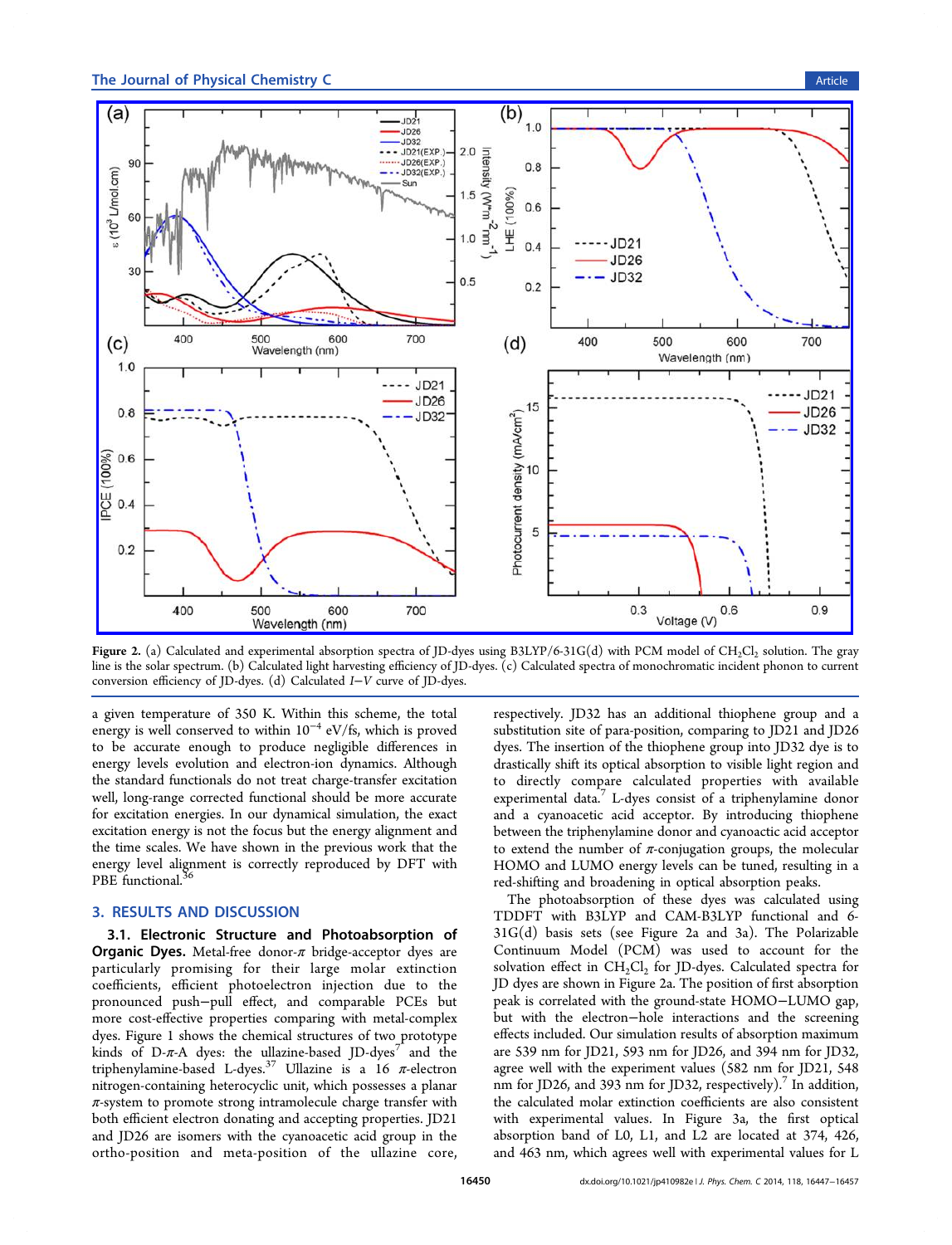<span id="page-4-0"></span>

Figure 3. (a) Normalized UV−[vis absorption spectra of L-dyes using CAM-B3LYP/6-31G\(d\). The gray line is the solar spectrum. \(b\)](http://pubs.acs.org/action/showImage?doi=10.1021/jp410982e&iName=master.img-003.jpg&w=431&h=306) Calculated light harvesting efficiency of L-dyes. (c) Calculated spectra of monochromatic incident phonon to current conversion efficiency of L-dyes. (d) Calculated I−V curve of L-dyes.

dyes (373 nm for L0, 404 nm for L1, and 427 nm for L2).<sup>37</sup> The absorption maximum is significantly red-shifted as the conjugation length increases, indicating a larger sunlig[ht](#page-10-0) harvesting efficiency of the longer dyes (Figure 3b).

3.2. Dye Adsorption and Interface Binding. The interface structure upon dye adsorption is of crucial importance to determine the interface energy alignment, thus affecting the photovoltaic performance of DSC devices. Here, we found the sensitizers bind to the  $TiO<sub>2</sub>$  substrate via tridentate bridging mode, with two interface O−Ti and N−Ti bonds and an additional hydrogen bond connected to the O atom of the TiO2 substrate (Figure 4a−f). This tridentate anchoring mode resulted in a most stable adsorption configuration with adsorption energies 1.16, 1.18, and 1.20 eV for dyes JD21, JD26, and JD32, respectively. While for L-dyes, the same binding structures lead to an adsorption energy of 1.37 eV for L0, 1.48 eV for L1, and 1.55 eV for L2. This result is perfectly consistent with our previous calculations.24,36

The alignment of electronic levels of the  $\text{dye}/\text{TiO}_2$  system has also been calculated. Figures 4g−i [s](#page-9-0)[ho](#page-10-0)w the projected density of states (PDOS) of dyes JD21, JD26, and JD32, where the energy is measured referring to the vacuum energy level. The calculated LUMO of the sensitizer lies above the conduction band minimum (CBM) of the semiconductor TiO<sub>2</sub> substrate (about  $-4.0$  eV vs vacuum), which ensures an efficient electron transfer from the excited dye to the  $TiO<sub>2</sub>$ conduction band. Meanwhile, the HOMO lies in the gap between the conduction band and valence band (VB), more negative than the iodide/triiodide redox potential, indicating energetically favorable ground-state dye regeneration. The



Figure 4. (a−c) Front view and (d−f) side view of JD-dyes adsorption configurations. (g−[i\) Calculated projected density of states for JD21,](http://pubs.acs.org/action/showImage?doi=10.1021/jp410982e&iName=master.img-004.jpg&w=239&h=276) JD26, and JD32 dyes. Red curves are for the dyes, and shaded areas under black lines are for  $TiO<sub>2</sub>$  substrate.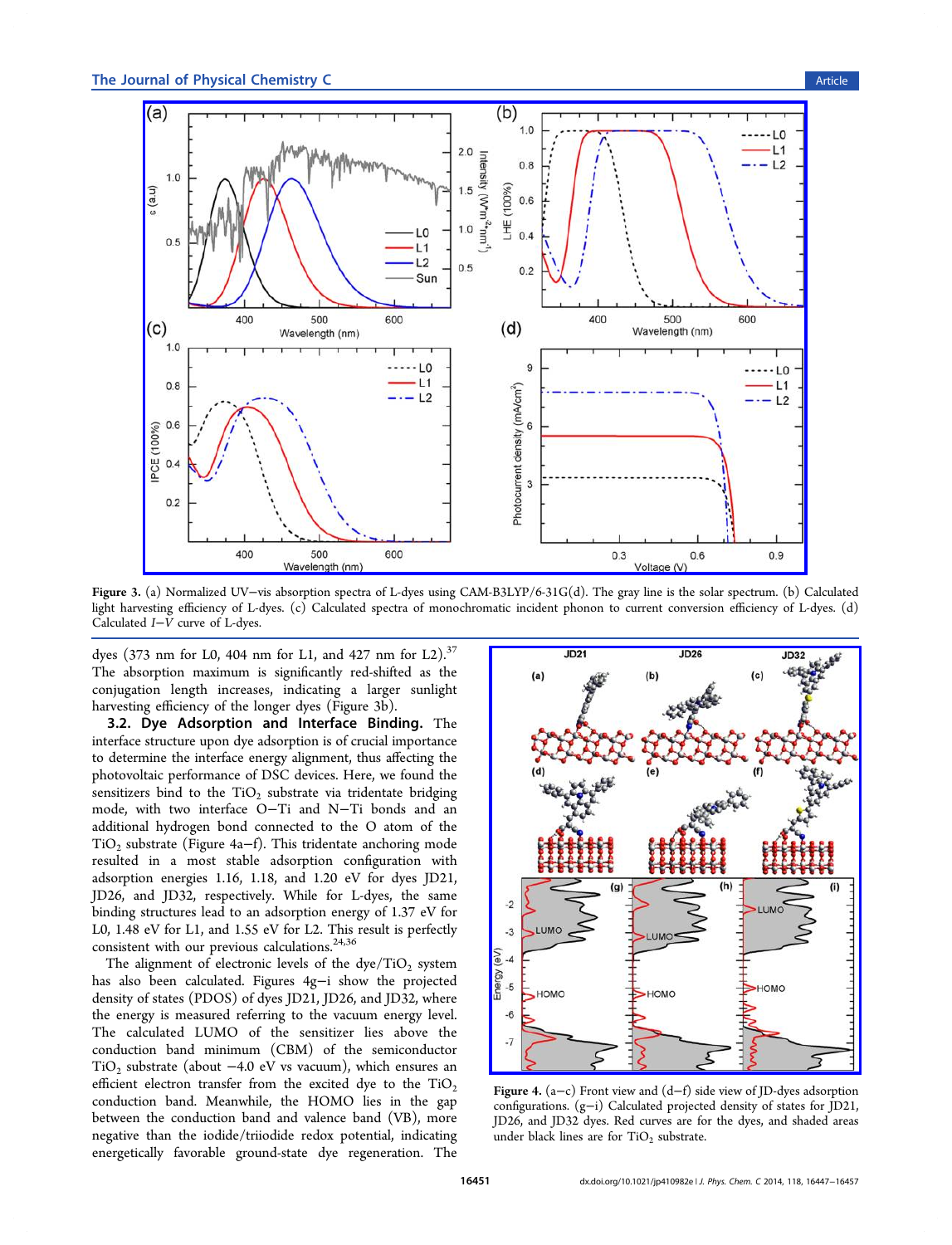<span id="page-5-0"></span>calculated energy levels of HOMO, LUMO, CBM, and valence band maximum (VBM) are listed in Table 1. The PDOS of the

Table 1. Energy Levels and Driving Forces of the JD-Dyes and L-Dyes Calculated from First Principles

| dye                                                                                                           | VBM<br>(eV) | HOMO<br>(eV) | <b>CBM</b><br>(eV) | LUMO<br>(eV) | $\epsilon_{\rm (eV)}^{E_{\rm g}}$ | $\Delta G^0_{\text{ inj}}{}^a$<br>(eV) | $\Delta G^0_{\  \, \mathrm{rec}}^{\;\;b}$<br>(eV) |  |  |  |
|---------------------------------------------------------------------------------------------------------------|-------------|--------------|--------------------|--------------|-----------------------------------|----------------------------------------|---------------------------------------------------|--|--|--|
| ID21                                                                                                          | $-6.49$     | $-5.33$      | $-3.59$            | $-3.04$      | 2.29                              | 0.55                                   | 1.74                                              |  |  |  |
| ID26                                                                                                          | $-6.53$     | $-5.24$      | $-3.63$            | $-3.15$      | 2.09                              | 0.48                                   | 1.61                                              |  |  |  |
| ID32                                                                                                          | $-6.46$     | $-5.02$      | $-3.63$            | $-2.17$      | 2.85                              | 1.46                                   | 1.39                                              |  |  |  |
| L <sub>0</sub>                                                                                                | $-6.69$     | $-5.28$      | $-4.08$            | $-3.57$      | 1.71                              | 0.51                                   | 1.20                                              |  |  |  |
| L1                                                                                                            | $-6.69$     | $-5.11$      | $-4.06$            | $-3.71$      | 1.40                              | 0.35                                   | 1.05                                              |  |  |  |
| L2                                                                                                            | $-6.69$     | $-5.02$      | $-4.07$            | $-3.77$      | 1.25                              | 0.30                                   | 0.95                                              |  |  |  |
| "Driving force for electron injection $\Delta G^0_{\text{inj}} = E_{\text{LUMO}} - E_{\text{CBM}}$ . "Driving |             |              |                    |              |                                   |                                        |                                                   |  |  |  |
| force for charge recombination $\Delta G_{\text{rec}}^0 = E_{\text{CBM}} - E_{\text{HOMO}}$ .                 |             |              |                    |              |                                   |                                        |                                                   |  |  |  |

L-dyes are also calculated (shown in Supporting Information, Figure S1), which are similar to the alignment of JD-dyes, revealing efficient dye regeneration a[nd fast electron injection](#page-8-0) properties.

3.3. Electron Dynamics at the Interface from First Principles. In order to functionalize an efficient DSC, ultrafast photoelectron injection and sluggish recombination are of necessity. We monitor the charge injection and recombination processes between the sensitizer and the semiconductor  $TiO<sub>2</sub>$ substrate using TDDFT. Our TDDFT approach has advantages in several aspects: (i) Very efficient atomic orbital basis sets are adopted, which are small in size and fast in performance. (ii) Either periodic system or a finite-sized supercell with large vacuum space can be treated without heavy calculation cost. (iii) Real time excited state trajectories with many-electron density self-consistently propagating at every electronic and ionic steps and forces calculated from mean-field theory are achieved. The validity of the present method is verified by comparing the calculated injection times to available experimental ones. Our previous calculations show that the excited electrons in the cyanin dye injected into  $TiO<sub>2</sub>$  substrate with a time scale of  $~\sim 72$  fs,<sup>38</sup> in agreement with the experimental measurements of  $\leq 100$  fs.<sup>39</sup> A femtosecond laser study of the alizar[in](#page-10-0) sensitized  $TiO<sub>2</sub>$  indicated an electron injection time of 6 fs.40 Our simulation foun[d a](#page-10-0) consistent ultrafast injection time of 12 fs correspondingly. Comparison to some experimental in[jec](#page-10-0)tion times for representative dyes is listed in Table 1 of ref 41. In this circumstance, we can successfully deal with the electron-ion dynamics at the dye/ $TiO<sub>2</sub>$  interface using the full [TD](#page-10-0)DFT treatment.

Figure 5 shows the fractions of photoelectrons injected into the substrate as a function of time after excitation of the JDdyes. One electron is promoted from the HOMO to the LUMO of the organic dyes at the beginning of the simulation, representing the first excited state that a pair of electron and hole is generated upon photon absorption. Electronic state diagonalization is performed at this first step after the occupation switch. Then the coupled electron-ion system evolves in real time. The initial ionic temperature is set to 350 K. We found that the electrons are slightly distributed on the  $TiO<sub>2</sub>$  at  $t = 0$ , due to the electronic coupling between the dye and the  $TiO<sub>2</sub>$  substrate. Then the amount of excited electrons on the substrate increases slowly at the first 200 fs but is rapidly boosted exponentially after 200 fs. At last, excited electrons are completely injected into the CB of the  $TiO<sub>2</sub>$  substrate within a time scale of 290 fs for JD21, 240 fs for JD26, and 400 fs for



Figure 5. Fraction of electrons injected to the TiO<sub>2</sub> semiconductor subs[trate as a function of time after photoexcitation at the organic](http://pubs.acs.org/action/showImage?doi=10.1021/jp410982e&iName=master.img-005.jpg&w=207&h=159) dye/  $TiO<sub>2</sub>$  interface.

JD32, while holes are kept stable and confined within the dye molecules. Here the lifetime of the injection process is estimated by the time when 63.2% electrons are transferred from the sensitizer into the  $TiO<sub>2</sub>$  electrode.

Figure 6 shows the electron recombination dynamics of JDdyes. Unlike the electron injection process, the initial states of



Figure 6. Fraction of average electrons transferred back from the  $TiO<sub>2</sub>$ semiconductor substrate to the organic dyes JD21 (a), JD26 (b), and JD32 (c) after excitation at the organic dye-TiO<sub>2</sub> interface. Dashed lines are results fitted by a linear decaying dynamics.

the electron−hole recombination are electronic excited states that correspond to the excitations of an electron from HOMO of the dye to the CB of the  $TiO<sub>2</sub>$ . We sampled different kinds of initial excitation states, which equal to excitations from HOMO of the dye to different energy states of  $TiO<sub>2</sub>$  CB. Note that all these final states are low energy states of  $TiO<sub>2</sub>$  CB and do not represent substantial physical differences. The electron−hole recombination process contains two processes: first, the process of thermal fluctuation to thermal equilibrium  $(\tau_1)$ ; second, the electron back transfer from  $TiO<sub>2</sub>$  conduction band to the dye  $(\tau_2)$ . The thermal equilibrium time is the setup time for electrons relaxing from higher states to the bottom of  $TiO<sub>2</sub>$ conduction bands. Ideally, the recombination dynamics displayed in Figure 6 would be linearly decaying as a result of statistical average of many trajectories. However, we have calculated only a few trajectories due to the limit of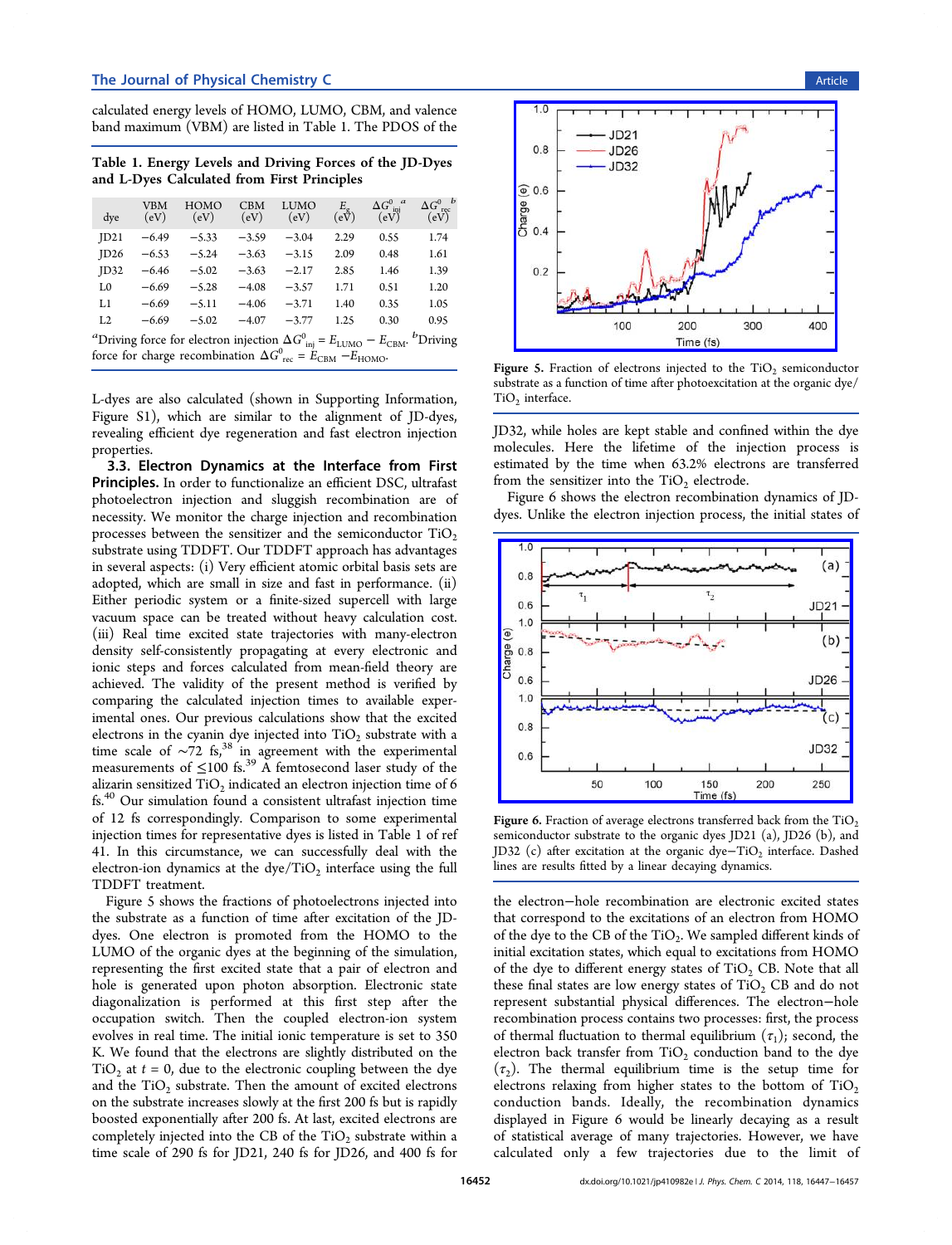<span id="page-6-0"></span>computational cost. Therefore, some recombination process shows alternatively larger fluctuations around the linearly decaying dynamics (as JD26). As what is shown in Figure 6, immediately after promoting an electron from the HOMO of the dye to the CB of  $TiO<sub>2</sub>$ , the electrons have a domina[nt](#page-5-0) distribution in the CB of the  $TiO<sub>2</sub>$ . The energy difference between the  $TiO<sub>2</sub>$  CBM and the HOMO of the dye drives electrons transfer back from  $TiO<sub>2</sub>$  to the sensitizer. The average results of different recombination trajectories show that the occupation of electrons in  $TiO<sub>2</sub>$  decay linearly with the time, and apparently dye JD21 (21.25 ps) and JD32 (28.11 ps) have slower recombination rates than dye JD26 (2.12 ps).

3.4. Estimation of DSC Photovoltaic Properties. So far, we have obtained the absorbance of the sensitizer, the photoelectron injection and electron−hole recombination lifetimes in DSC with success. Therefore, the only remaining issue is to put these elements together to calculate the PCE. From eq 1, the PCE of solar cells is determined by the short circuit current and open circuit voltage. So we start with estimatin[g](#page-1-0) short circuit current, which can be calculated by

$$
J_{\rm SC} = \int J(\lambda) d\lambda = \int \frac{\text{SI}}{hc/e\lambda} \text{IPCE}(\lambda) d\lambda \tag{2}
$$

where SI denotes the solar radiation intensity, e is the unit charge,  $h$  is the Planck constant,  $c$  is the light speed in vacuum, and IPCE is monochromatic incident phonon to current conversion efficiency, which can be produced using the following equation:<sup>2</sup>

$$
I PCE(\lambda) = LHE(\lambda)\Phi_{\text{inj}}\eta_{\text{coll}}\tag{3}
$$

Here, the light harvesting efficiency can be calculated with $42$ 

$$
LHE(\lambda) = \int \varepsilon \rho \exp(-\varepsilon \rho x) dx \tag{4}
$$

where x represents the integral of film thickness,  $\rho$  is the dye loads of the sensitized TiO<sub>2</sub> electrodes, and  $\varepsilon$  is the molar extinction coefficient. Substituting IPCE (eq 3) and LHE (eq 4) into eq 2 yields

$$
J_{\rm SC} = \iint \frac{SI}{hc/e\lambda} \varepsilon \rho e^{-\varepsilon \rho x} \times \Phi_{\rm inj} \eta_{\rm coll} d\lambda dx \tag{5}
$$

Therefore,  $J_{SC}$  is closely dependent on the light harvesting efficiency, the electron injection efficiency, and collection efficiency. The electron injection and collection efficiency can be expressed as $^{2,8}$ 

$$
\Phi_{\rm inj} = 1/\left(1 + \frac{\tau_{\rm inj}}{\tau_{\rm relax}}\right) \tag{6}
$$

$$
\eta_{\text{coll}} = 1/\left(1 + \frac{\tau_{\text{trans}}}{\tau_{\text{rec}}}\right) \tag{7}
$$

with  $\tau_{\text{ini}}$  being the electron injection lifetime from dye to the  $TiO<sub>2</sub>$  substrate,  $\tau_{relax}$  is the relaxation lifetime for excited state of dye in solution,  $\tau_{\text{trans}}$  denotes the electron transport time for electrons in  $TiO<sub>2</sub>$  semiconductor conduction band toward the electrode, and  $\tau_{\text{rec}}$  represents the electron–hole recombination time. As the solvent molecules are not included in our system to avoid heavy computational cost, we do not directly calculate the hot electron relaxation lifetime  $\tau_{\text{relax}}$ . Instead, we assume the  $\tau_{\text{relax}}$  of all these dyes are ∼10 ps according to experiment measurements.<sup>39</sup> Therefore, the calculated injection efficiencies

for JD-dyes are 97.2% for JD21, 97.7% for JD26, and 96.2% for JD32, based on eq 6. The estimated  $\eta_{coll}$  is 81.0% for JD21 and 84.9% JD32 if we assume  $\tau_{trans} = 5$  ps. However, JD26 has  $\eta_{coll}$ only 29.8%, as a result of its fast recombination time rate. We note that, because of complications in experimental setup such as the presence of solvent and electrolyte molecules, random dye adsorption, and possible aggregation, as well as  $TiO<sub>2</sub>$ surface defects, the experimental time scales for the above electron processes are usually several orders of magnitude longer. However, we believe the overall trends for dyes under the same ideal condition (for instance in vacuum) are reasonable. In particular, electron recombination to electrolyte ions is an important process governing energy conversion efficiency in real devices; in principle, this process can be treated in the same way by real-time TDDFT as we do for dye molecules. For the sake of simplicity and considering that electrode−electrolyte recombination is largely blocked by dye layers in optimized devices, we ignore this process at the moment and assume electrode−dye interaction is the dominant recombination pathway.<sup>8</sup> Taking the experiment values of dye loads (300 mmol/L) and the TiO<sub>2</sub> film thickness (10  $\mu$ m), the calculated  $J_{SC}$  are [1](#page-9-0)5.81 mA/cm<sup>2</sup> for JD21, 5.66 mA/cm<sup>2</sup> for JD26, and only 4.77 mA/cm<sup>2</sup> for JD32 (resulting from its poor absorbance in the visible light), which nicely reproduce the experimental 15.4 mA/cm<sup>2</sup> for JD21 and 3.7 mA/cm<sup>2</sup> for  $JD32'$  (see Table 2; the experimental photovoltaic properties of

Tabl[e](#page-9-0) 2. Estimations of Conduction Band Minimum, Redox Potential,  $n_c$ , the Calculated and Corresponding Experiment Open Circuit Voltage  $V_{OC}$  of JD-Dyes Based on Model-I

| dve                                                                                                          |                      | $E_{\text{CBM}}$ $E_{\text{redox}}$ $\Delta E_1^a$<br>$(eV)$ $(eV)$ $(eV)$ |      | $n_c$ (cm <sup>-3</sup> ) | $\Delta E_2^{\phantom{2}b}$<br>$(e\overline{V})$ | $\frac{V_{\rm OC}}{(\rm mV)}$ | $V_{\rm OC}$<br>$\left( \exp\right)$<br>$m\overline{V}$ |  |  |
|--------------------------------------------------------------------------------------------------------------|----------------------|----------------------------------------------------------------------------|------|---------------------------|--------------------------------------------------|-------------------------------|---------------------------------------------------------|--|--|
| ID21                                                                                                         | $-3.59 - 5.04$       |                                                                            | 1.45 | $2.42 \times 10^{19}$     | $-0.087$                                         | 1363                          | 730                                                     |  |  |
| ID26                                                                                                         |                      | $-3.63 -5.04$                                                              | 1.41 | $2.23 \times 10^{19}$     | $-0.089$                                         | 1321                          |                                                         |  |  |
| ID32                                                                                                         | $-3.63$ $-5.04$ 1.41 |                                                                            |      | $1.69 \times 10^{16}$     | $-0.275$                                         | 1135                          | 553                                                     |  |  |
| ${}^{a}\Delta E_1 = E_{\text{CBM}} - E_{\text{redox}}$ , ${}^{b}\Delta E_1 = k_B T \ln(n_c/N_{\text{CB}})$ . |                      |                                                                            |      |                           |                                                  |                               |                                                         |  |  |

JD26 have not been available). LHE and IPCE can also be calculated (see Figure 2b,c). Dye JD21 shows good light harvesting and high IPCE properties in the visible light region, in accordance with its [hig](#page-3-0)h  $J_{SC}$ , while the LHE and IPCE of JD32 decay rapidly for light wavelengths above 500 nm, resulting in poor DSC performance for this dye. For JD26, although it possesses good LHE benefiting from broad absorption, the poor electron collection efficiency limits the attainable short circuit current.

The open circuit voltage,  $V_{OC}$ , which is defined as the potential difference between the electrolyte redox potential and the quasi-Fermi level of electrons in the semiconductor  $TiO<sub>2</sub>$ , can be calculated with the empirical formulas below (model- $I)$ ,  $^{27}$ 

$$
V_{\text{OC}} = \frac{E_{\text{CBM}} - E_{\text{redox}} + \Delta CB}{q} + \frac{k_{\text{B}}T}{q} \ln \left( \frac{n_{\text{c}}}{N_{\text{CB}}} \right) \tag{8}
$$

where  $N_{\text{CB}}$  is the accessible density of conduction band states in the semiconductor;  $n_c$  is the number of injected electrons in TiO<sub>2</sub> due to dye adsorption; and  $\Delta$ CB is the shift of  $E_\mathrm{CBM}$  when the dyes are adsorbed on  $TiO<sub>2</sub>$ , related to the surface dipole upon dye adsorption and dye concentration on the substrate. Obviously, the contributions of dye loads and dye adsorption have already been taken into consideration in our slab model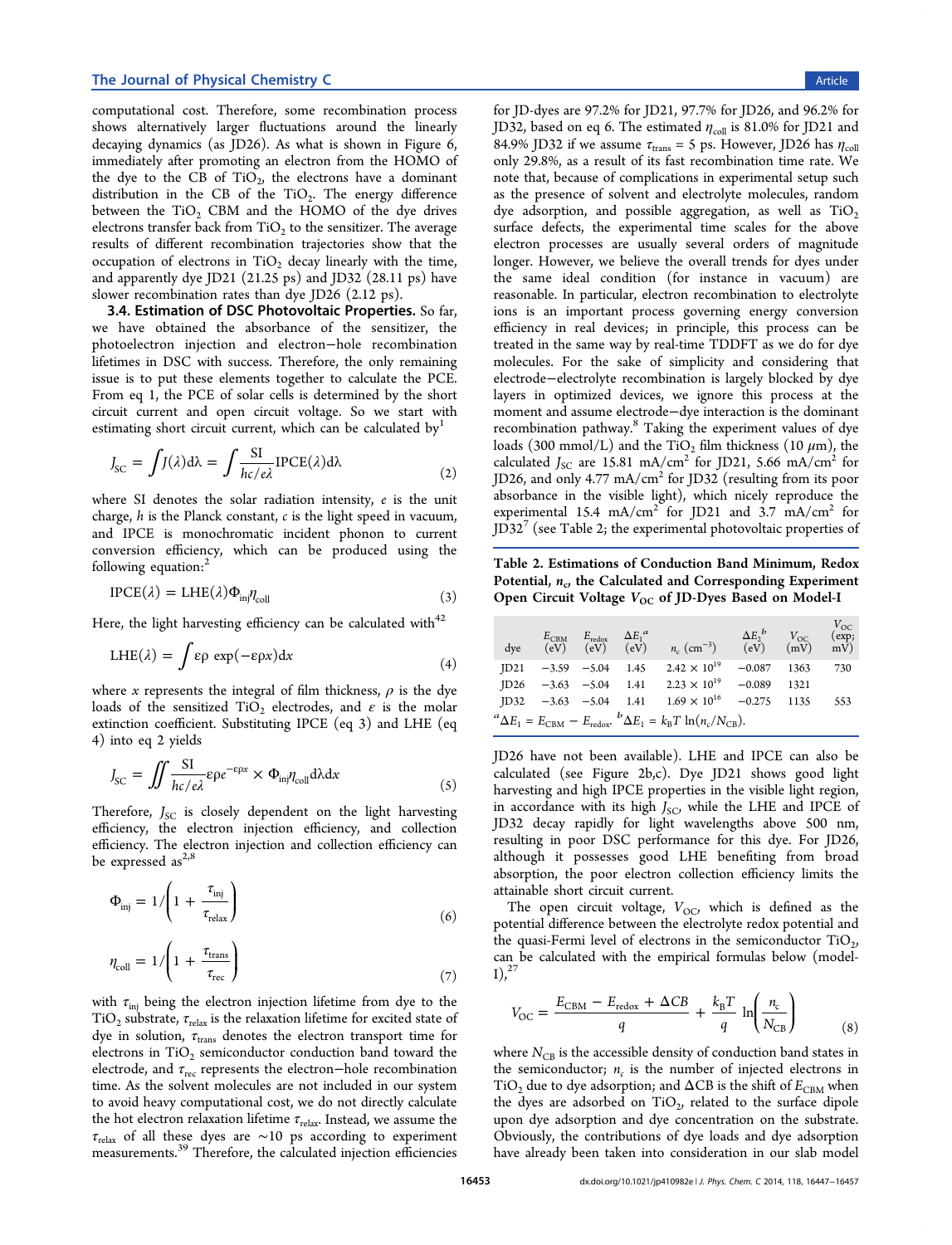| dye  | $k^{-1}$ <sub>inj</sub> (fs) | $k^{-1}$ <sub>rec</sub> (ps) | $J_{\rm sc}$ (mA·cm <sup>2</sup> ) | $V_{\text{OC}}$ (mV) | FF   | $J_{\rm sc}$ (exp; mA·cm <sup>2</sup> ) | $V_{\rm OC}$ (exp; mV) | FF(exp) | $\eta$ (%) | $\eta$ (exp; %) |
|------|------------------------------|------------------------------|------------------------------------|----------------------|------|-----------------------------------------|------------------------|---------|------------|-----------------|
| ID21 | 290                          | 20.25                        | 15.81                              | 732                  | 0.85 | 15.4                                    | 730                    | 0.75    | 9.84       | 8.4             |
| ID26 | 240                          | 2.12                         | 5.66                               | 509                  | 0.81 |                                         |                        |         | 2.33       |                 |
| ID32 | 400                          | 28.11                        | 4.77                               | 676                  | 0.84 | $\cdot$ .                               | $- - -$<br>553         | 0.78    | 2.71       | 1.7             |

calculations of the dye/TiO<sub>2</sub> composite system. In general, different dye load results in a different surface blocking layer, which affects electron recombination rates. The difference in dye binding configurations also leads to different surface dipole moments, which shift the energy level of CBM. In our system, by directly modeling dye/TiO<sub>2</sub> interface, the calculated  $E_{\text{CBM}}$ has already included the energy shift caused by dye adsorption. The temperature of 300 K and typical  $N_{CB}$  density of  $7 \times 10^{20}$ cm<sup>-3</sup> are adopted according to the experiment.<sup>43</sup>  $n_c$  is calculated with the intergral of wave function distributions on the  $TiO<sub>2</sub>$ substrate of the LUMO orbital of the chromo[pho](#page-10-0)re. As a result, the  $V_{\text{OC}}$  based on model-I are obtained and listed in Table 2.

From Table 2, the calculated  $V_{OC}$  of JD21 and JD26 are 1.36, 1.32, and 1.14 V for JD32, almost two times larger than t[he](#page-6-0) experiment re[su](#page-6-0)lts (730 mV for JD21 and 553 mV for JD32 under standard global AM1.5G illumination with 10  $\mu$ m thick  $TiO<sub>2</sub>$ ).<sup>7</sup> If we adjust  $N_{CB}$  to match the calculated  $V_{OC}$  to experimental values, the  $N_{\text{CB}}$  would be ~10<sup>30</sup> cm<sup>-3</sup>, highly unreal[is](#page-9-0)tic in real system. Apparently, model-I is too superficial to understand the origin of  $V_{OC}$  in DSC, which considers dye loads and surface dipole effects but neglects the recombination contribution. The open-circuit voltage, which is set by the maximum separation between the Fermi level of electrons in  $TiO<sub>2</sub>$  and the electrochemical potential of the holes/ions in holes transfer materials, is strongly limited by the electron−hole recombination.

Given that electron and hole transport materials are spatially close to each other in the nanostructured configuration of DSC, electrons in  $TiO<sub>2</sub>$  conduction band easily recombine with the holes in sensitizers and solution if not efficiently transport to the electrode contact, resulting in lowering in the Fermi level of electrons in TiO<sub>2</sub> and a decrease in  $V_{OC}$ . Therefore, the influence of recombination rates on  $V_{OC}$  should be taken into consideration. More realistic method to evaluate  $V_{OC}$  involves the charge recombination effects and should give nice predictions of  $V_{\text{OC}}$ , which reads (model-II):<sup>26</sup>

$$
V_{\rm OC} = \frac{k_{\rm B}T}{\beta' q} \ln \frac{\beta' q R_{\rm o} I_{\rm SC}}{k_{\rm B}T}
$$
\n(9)

where  $\beta'$  is the charge transfer coefficient for recombination of electrons (taking the empirical value of 0.45).  $R_0$  is the recombination resistance, which is defined as

$$
R_0 = \frac{\sqrt{\pi \lambda k_B T}}{q^2 d\gamma k_{\text{rec}} c_{\text{ox}} N_s} \exp\left(\gamma \frac{E_{\text{CBM}} - E_{\text{redox}}}{k_B T} + \frac{\lambda}{4k_B T}\right) \tag{10}
$$

Here *d* is the film thickness (we adopt the experiment value 10  $(\mu m)$ ,<sup>7</sup>  $c_{ox}$  is concentration of acceptor species (I<sub>3</sub><sup>-</sup>, ~50 mmol/ L),  $N_S$  is a constant related to the total number of surface states cont[rib](#page-9-0)uting to recombination ( $\sim$ 10<sup>5</sup>),  $\gamma$  is related to electron trap distribution below CB ( $\sim$ 0.3),  $k_{\text{rec}}$  is the electron recombination rate,  $\lambda$  corresponds to the reorganization energy that can be obtained from DFT calculations on molecules in solution.<sup>44</sup>  $E_{\text{redox}}$  is the reduction-oxidation potential of electrolyte (set as standard iodide/triiodide redox potential: −5.04 e[V\)](#page-10-0). Therefore, we could calculate the open circuit voltage  $V_{\text{OC}}$ , which are 732, 509, and 676 mV for JD21, JD26, and JD32 dyes, respectively. JD26 possesses a low  $V_{\text{OC}}$  because of its faster charge recombination. These results agree well with the experiment values (730 mV for JD21 and 553 mV for JD32, see Table 3).<sup>7</sup> In addition, according to the photocurrent− photovoltage properties of solar cells, the I−V curve of DSC can be depict[ed](#page-9-0) in the presence of known  $V_{OC}$  and  $J_{SC}$ :

$$
V = \frac{k_{\rm B}T}{q} \ln \left( \frac{J_{\rm sc} - I}{I_{\rm S}} + 1 \right) \tag{11}
$$

here,  $I_S$  is the reverse saturation current,

$$
I_{\rm S} = \frac{J_{\rm SC}}{\exp(qV_{\rm OC}/k_{\rm B}T) - 1}
$$
(12)

Figures 2d and 3d show the calculated I−V curve of JD-dyes and L-dyes. With the maximum output power (can be directly calculated [fr](#page-3-0)om t[he](#page-4-0)  $I-V$  curve) divided by  $J<sub>SC</sub>$  and  $V<sub>OC</sub>$ , we got the fill factor of the system. Finally, we obtain the PCE of JDdyes, which are 9.84, 2.33, and 2.71% for JD21, JD26, and JD32, respectively, with errors below 1−2% comparing with the experiment (8.4% for JD21 and 1.7% for JD32). Note that among the above steps to evaluate the PCE of DSC, only one empirical parameter, the recombination coefficient  $\beta'$ , is adopted; others, like the energy levels, the reorganization energy  $\lambda$ , and the injection (recombination) rates, can be directly calculated using the tools of first principles simulations. The rest of the parameters are all experimental settings (or properties not related to the dye molecule).

Until now, we have successfully achieved our goal of precisely predicting the solar cells efficiency and related photovoltaic performance by using the tools of first principle simulations. Ground state electronic structures and especially the excited state electronic dynamics are calculated based on DFT and TDDFT, making it possible to predict the PCE of DSC with standard experimental settings and few empirical parameters. The estimated solar cell efficiencies of model systems are consistent with corresponding experimental values, with errors below 1−2%. LHE, IPCE, and I−V curves are also well reproduced and are comparable with experiment. On one hand, the predicted efficiency can serve as the efficiency limit for a given dye performing under ideal conditions, providing guidance for device optimization to achieve its optimal performance. On the other hand, this model essentially serves as a "virtual device", whose characteristics change as the "experimental" settings (dye concentration, film thickness, type of solvents, etc.) change. By manually changing these set-ups, the model forecasts photovoltaic performances of a real device under the same condition.

3.5. Empirical Models for Estimating Electron Injection and Recombination Rate. However, the above procedure for estimating DSC efficiency from first principles electron dynamics is computationally very time-consuming (mainly on the real time simulations of electron injection and charge recombination), limiting the large-scale applications of this theoretical approach. It would be better if the injection and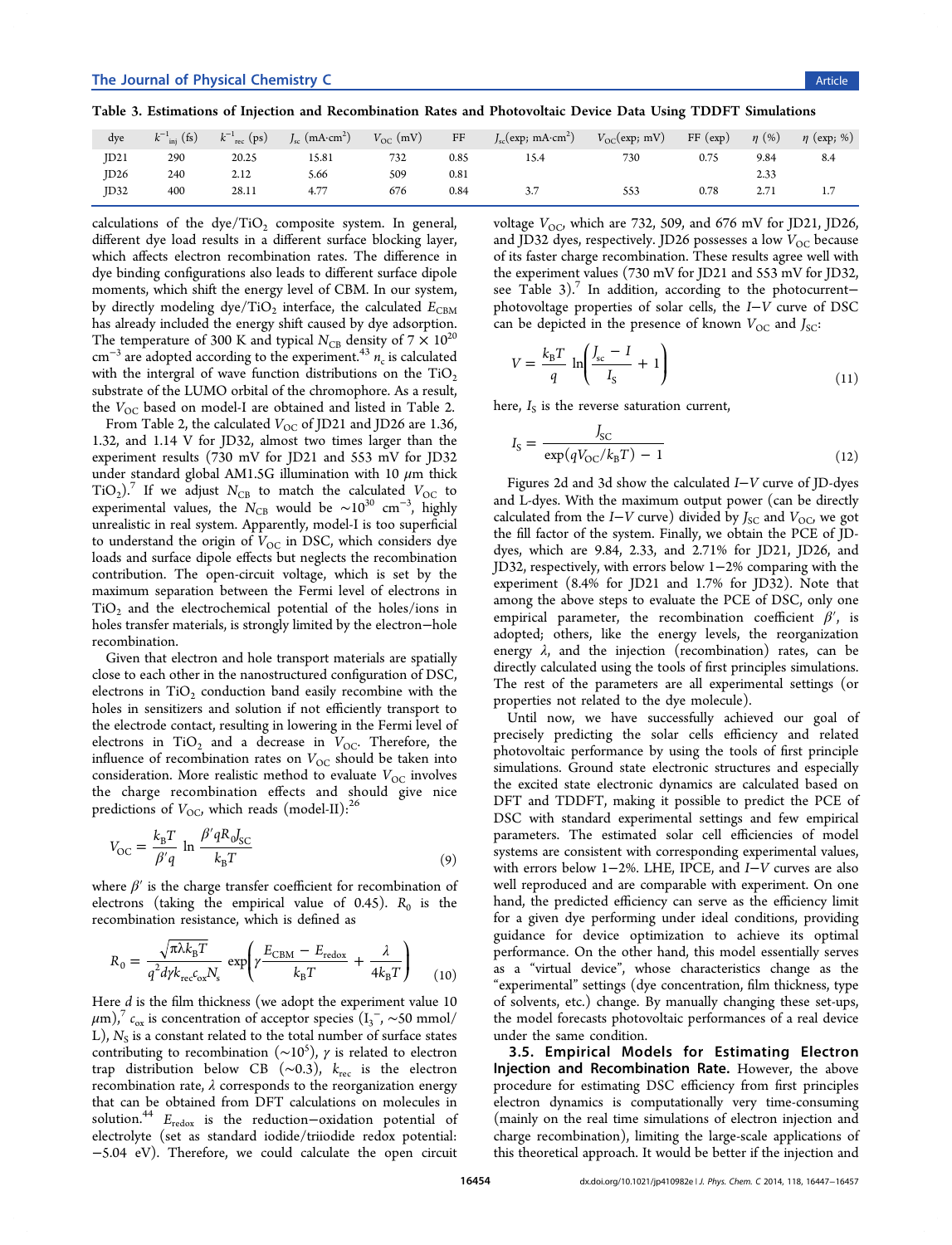<span id="page-8-0"></span>

| dye                                                                                                                                                                      | $\lambda^a$ (eV) | $\Delta G^*_{\text{ini}}^b$ (eV) | $\Delta G^*_{\text{rec}}^b$ (eV) | $r_{\text{inj}}(\text{\AA})$ | $r_{\text{rec}}(\text{Å})$ | $\beta$ (Å <sup>-1</sup> ) | $k^{-1}$ <sub>inj</sub> (fs) | $k^{-1}$ <sub>rec</sub> (ps) | $J_{\rm sc}$ (mA·cm <sup>2</sup> ) | $V_{\text{OC}}$ (mV) | FF   | $\eta$ (%) |
|--------------------------------------------------------------------------------------------------------------------------------------------------------------------------|------------------|----------------------------------|----------------------------------|------------------------------|----------------------------|----------------------------|------------------------------|------------------------------|------------------------------------|----------------------|------|------------|
| ID21                                                                                                                                                                     | 1.22             | 0.092                            | 0.055                            | 2.34                         | 9.75                       | 0.7                        | 476                          | 20.30                        | 15.40                              | 728                  | 0.85 | 9.53       |
| ID26                                                                                                                                                                     | 1.21             | 0.110                            | 0.033                            | 2.35                         | 6.59                       | 0.7                        | 960                          | 0.95                         | 2.86                               | 423                  | 0.78 | 0.94       |
| ID32                                                                                                                                                                     | 1.26             | 0.008                            | 0.003                            | 2.37                         | 13.55                      | 0.7                        | 19                           | 39.62                        | 5.17                               | 701                  | 0.85 | 3.08       |
| L0                                                                                                                                                                       | 1.46             | 0.155                            | 0.012                            | 2.27                         | 9.04                       | 0.48                       | 387                          | 8.65                         | 3.37                               | 739                  | 0.85 | 2.12       |
| L1                                                                                                                                                                       | 1.40             | 0.197                            | 0.022                            | 2.24                         | 14.84                      | 0.26                       | 351                          | 7.80                         | 5.53                               | 741                  | 0.85 | 3.48       |
| L <sub>2</sub>                                                                                                                                                           | 1.32             | 0.197                            | 0.026                            | 2.06                         | 16.79                      | 0.23                       | 356                          | 8.89                         | 7.79                               | 715                  | 0.85 | 4.73       |
| <sup>a</sup> The reorganization energy $\lambda$ is assumed to be the same for both injection and recombination. ${}^b\Delta G^* = (-\Delta G^0 + \lambda)^2/4\lambda$ . |                  |                                  |                                  |                              |                            |                            |                              |                              |                                    |                      |      |            |

recombination lifetimes can be calculated using a simpler way. Luckily, Marcus theory lights us with an effective solution. According to Marcus theory,<sup>45</sup> the nonadiabatic electron transfer rate between two centers held at the fixed distance and orientation is

$$
k_{\text{ET}} = A \sqrt{\frac{\pi}{\hbar^2 \lambda k_{\text{B}} T}} \exp(-\beta r) \exp\left(\frac{-(-\Delta G^0 + \lambda)^2}{4\lambda k_{\text{B}} T}\right) \tag{13}
$$

In eq 13,  $\Delta G^0$  is the driving force for the reaction, r is the electron transfer distance,  $\beta$  is the attenuation factor, and A is a constant.

Previous studies of the wave functions of the JD-dyes HOMO and LUMO orbital reveal that the HOMO is mainly delocalized around periphery of the ullazine heterocycle while the LUMO basically resides on the anchoring cyanoacetic acid group.<sup>7</sup> During the injection process, electron transfers from the LUMO orbital of the dye to the  $TiO<sub>2</sub>$  CB. Thus, the transf[er](#page-9-0) distance of the injection process  $r_{\text{inj}}$  is between the cyanoacrylic acid anchoring group and the  $TiO<sub>2</sub>$  surface, while for the recombination process, electrons transfer back from the TiO2 CB to the HOMO orbital of the dye. The transfer distance  $r_{\text{rec}}$  is defined by the distance between the donor moiety (the central nitrogen atom) of the dye to the  $TiO<sub>2</sub>$ interface. The injection and recombination distance can also be obtained by calculating the average electrostatic potentials in the vertical direction (see Supporting Information, Figures S2 and S3). Finally, the injection and recombination lifetime in DSC can be obtained. The estimation of reorganization energies, activation energies, charge transfer distances, and rates for the injection and recombination dynamics is given in Table 4.

Based on the Marcus theory, the injection and recombination rates of JD-dyes and L-dyes are easily attained, shown in Table 4. We note that with selected parameters the recombination lifetimes of JD-dyes are similar to our simulation results using TDDFT (20.3 ps vs 20.25 ps for JD21, 0.95 ps vs 2.12 ps for JD26, 39.62 ps vs 28.11 ps for JD32). But the injection rates show much discrepancy, with injection rates of JD21 and JD26 two times larger than the TDDFT results, while JD32 exhibits inverse tendency  $(10 \times$  smaller than the simulation value). Although the calculated injection rates based on the semiclassical model do not agree well with the simulation results, the corresponding photovoltages and photocurrents are similar, which are in good agreement with the experiment.

For L-dyes, as the thickness of the mesoporous  $TiO<sub>2</sub>$  film is 3  $\mu$ m in experiment, we assume the  $\tau_{trans} = 2$  ps. The  $\eta_{coll}$  are ∼85% for the three dyes. The calculated photovoltaic parameters of L-dyes also reproduce nicely the experiment values (see Supporting Information, Table S1).<sup>37</sup> Taking dye

L0 as an example, the calculated  $J_{\rm SC}$  is 3.37 mA/cm<sup>2</sup> versus 2.89 mA/cm<sup>2</sup> in experiment, and the  $V_{\text{OC}}$  is 739 mV versus 735 mV in experiment. Figure 3c,d shows the calculated IPCE and I−V curve of L-dyes with the injection and recombination rates calculated by Marcus [th](#page-4-0)eory.

Note that the attenuation factors for L-dyes are distinct for each dye, which is actually tuned by a mathematic trick (attenuation factors adjusted to approach the experiment results). As a matter of fact, the real charge transfer dynamics at  $\text{dye/TiO}_2$  interface is a complicated issue with changing electronic structures and interfacial configurations. Although the semiclassical Marcus theory has considered the influences of driving force and charge transfer distance on the interface electron transfer, the empirical model can only qualitatively but not quantitatively describe the interface electronic dynamics. Therefore, the TDDFT based real-time evolution of electronic dynamics at  $dye/TiO<sub>2</sub>$  interface gives more insightful theoretical understanding of the atomistic energy conversion mechanism with no or few empirical parameters and, thus, are most desirable.

#### 4. CONCLUSION

In conclusion, we present a new systematic approach to accurately estimate the photovoltaic properties of dye sensitized solar cells. Two kinds of  $D-\pi$ -A dyes are adopted as sample dyes. The short circuit current can be precisely predicted by calculating the dyes' photo absorption and the electron injection and recombination lifetime using real-time excited state electronic dynamics simulations based on TDDFT. Open circuit voltage can be nicely reproduced by calculating the voltage difference between the quasi-Fermi level of electrons in the semiconductor substrate and the electrolyte redox potential, with the influence of electron recombination included. Based on the real time TDDFT dynamics simulations, the estimated power conversion efficiency of DSC fits nicely with the experiment, with deviation below 1−2%. Light harvesting efficiency, incident photon-to-electron conversion efficiency (IPCE) and the current–voltage  $(I-V)$  characteristics can also be well reproduced. This work presents a set of predictive algorithms for nanodevice operation rate assessment (PAN-DORA). Our method is demonstrated to be an accurate and efficient strategy for dye design and DSC optimization.

# ■ ASSOCIATED CONTENT

#### S Supporting Information

Projected density of states for L-dyes, electrostatic potential for JD- and L-dyes, and experimental device parameters for L-dyes are provided. This information is available free of charge via the Internet at http://pubs.acs.org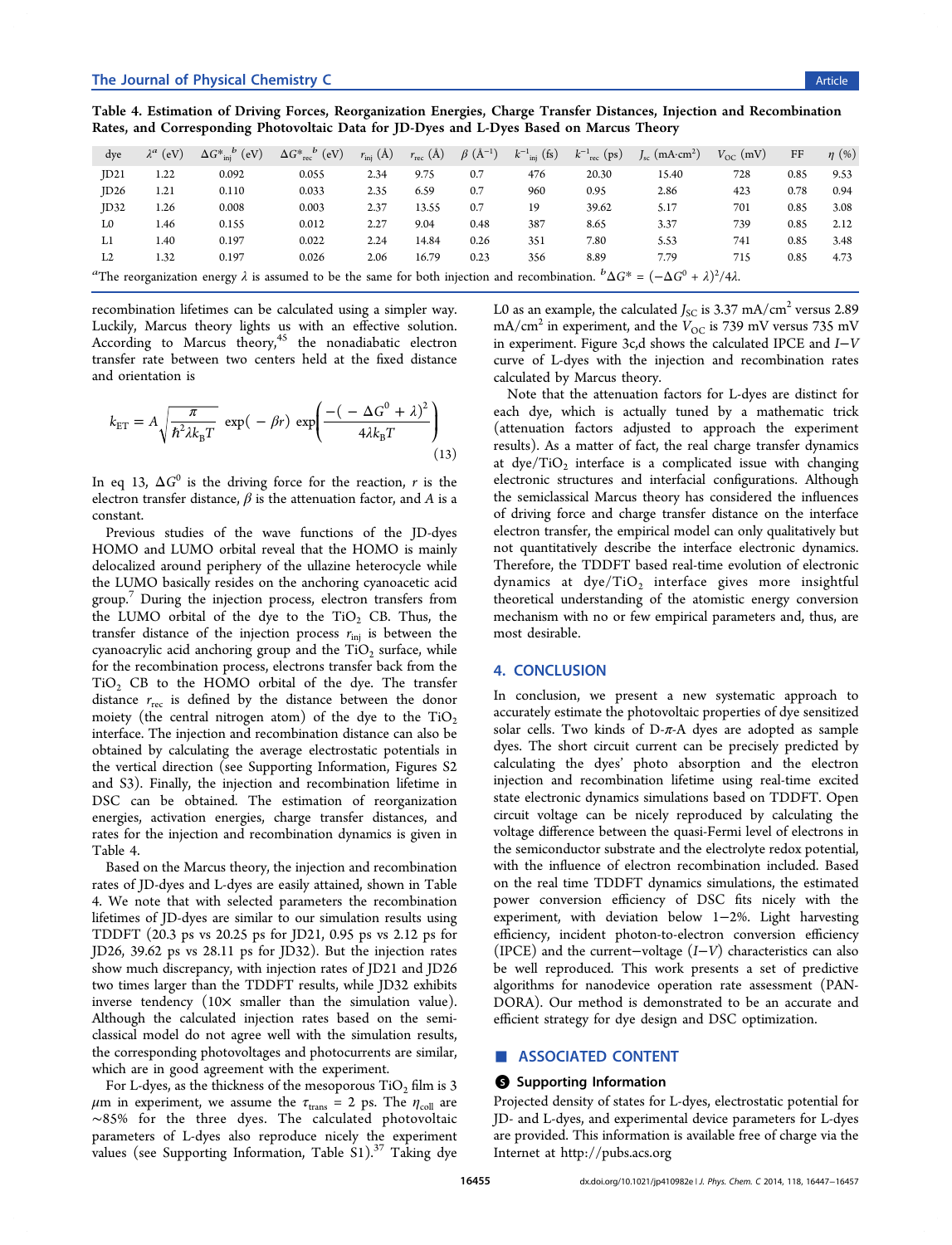# <span id="page-9-0"></span>■ AUTHOR INFORMATION

#### Corresponding Author

\*Tel.: + 86-10-82649396. E-mail: smeng@iphy.ac.cn.

Notes

The authors declare no competing fi[nancial interest.](mailto:smeng@iphy.ac.cn)

#### ■ ACKNOWLEDGMENTS

We acknowledge financial supports from the NSFC (Grants 11222431 and 11074287), the MOST (2012CB921403), and the hundred-talent program of CAS.

#### ■ REFERENCES

(1) O'Regan, B.; Gratzel, M. A Low-Cost, High-Efficiency Solar Cell Based on Dye-Sensitized Colloidal TiO<sub>2</sub> Films. Nature 1991, 353, 737−740.

(2) Yella, A.; Lee, H.-W.; Tsao, H. N.; Yi, C.; Chandiran, A. K.; Nazeeruddin, M. K.; Diau, E. W.-G.; Yeh, C.-Y.; Zakeeruddin, S. M.; Grätzel, M. Porphyrin-Sensitized Solar Cells with Cobalt (II/III)-Based Redox Electrolyte Exceed 12% Efficiency. Science 2011, 334, 629−634.

(3) Burschka, J.; Pellet, N.; Moon, S.-J.; Humphry-Baker, R.; Gao, P.; Nazeeruddin, M. K.; Gratzel, M. Sequential Deposition as a Route to High-Performance Perovskite-Sensitized Solar Cells. Nature 2013, 499, 316−319.

(4) Zhang, M.; Wang, Y.; Xu, M.; Ma, W.; Li, R.; Wang, P. Design of High-Efficiency Organic Dyes for Titania Solar Cells Based on the Chromophoric Core of Cyclopentadithiophene-Benzothiadiazole. Energy Environ. Sci. 2013, 6, 2944−2949.

(5) Chiba, Y.; Islam, A.; Watanabe, Y.; Komiya, R.; Koide, N.; Han, L.; Komiya, R.; Koide, N.; Han, L. Y. Dye-Sensitized Solar Cells with Conversion Efficiency of 11.1%. Jpn. J. Appl. Phys . 2006, 45, 638−640.

(6) Hardin, B. E.; Sellinger, A.; Moehl, T.; Humphry-Baker, R.; Moser, J.-E.; Wang, P.; Zakeeruddin, S. M.; Grätzel, M.; McGehee, M. D. Energy and Hole Transfer Between Dyes Attached to Titania in Cosensitized Dye-Sensitized Solar Cells. J. Am. Chem. Soc. 2011, 133, 10662−10667.

(7) Delcamp, J. H.; Yella, A.; Holcombe, T. W.; Nazeeruddin, M. K.; Grätzel, M. The Molecular Engineering of Organic Sensitizers for Solar-Cell Applications. Angew. Chem., Int. Ed. 2013, 52, 376−380.

(8) Haid, S.; Marszalek, M.; Mishra, A.; Wielopolski, M.; Teuscher, J.; Moser, J.-E.; Humphry-Baker, R.; Zakeeruddin, S. M.; Grätzel, M.; Bäuerle, P. Significant Improvement of Dye-Sensitized Solar Cell Performance by Small Structural Modification in  $\pi$ -Conjugated Donor−Acceptor Dyes. Adv. Funct. Mater. 2012, 22, 1291−1302.

(9) Labat, F.; Le Bahers, T.; Ciofini, I.; Adamo, C. First-Principles Modeling of Dye-Sensitized Solar Cells: Challenges and Perspectives. Acc. Chem. Res. 2012, 45, 1268−1277.

(10) Jacquemin, D.; Perpete, E. A.; Scuseria, G. E.; Ciofini, I.; Adamo, C. TD-DFT Performance for the Visible Absorption Spectra of Organic Dyes: Conventional Versus Long-Range Hybrids. J. Chem. Theory Comput. 2007, 4, 123−135.

(11) Becke, A. D. Density-Functional Thermochemistry. III. The Role of Exact Exchange. J. Chem. Phys. 1993, 98, 5648−5652.

(12) Beek, W. J. E.; Janssen, R. A. J. Spacer Length Dependence of Photoinduced Electron Transfer in Heterosupramolecular Assemblies of TiO<sub>2</sub> Nanoparticles and Terthiophene. J. Mater. Chem. 2004, 14, 2795−2800.

(13) Chang, C.-W.; Luo, L.; Chou, C.-K.; Lo, C.-F.; Lin, C.-Y.; Hung, C.-S.; Lee, Y.-P.; Diau, E. W.-G. Femtosecond Transient Absorption of Zinc Porphyrins with Oligo(phenylethylnyl) Linkers in Solution and on TiO<sub>2</sub> Films.<sup>†</sup>. J. Phys. Chem. C **2009**, 113, 11524−11531.

(14) Manzhos, S.; Segawa, H.; Yamashita, K. Derivative Coupling Constants of NK1, NK7 Dyes and Their Relation to Excited State Dynamics in Solar Cell Applications. Chem. Phys. Lett. 2011, 501, 580−586.

(15) Persson, P.; Lundqvist, M. J.; Ernstorfer, R.; Goddard, W. A.; Willig, F. Quantum Chemical Calculations of the Influence of AnchorCum-Spacer Groups on Femtosecond Electron Transfer Times in Dye-Sensitized Semiconductor Nanocrystals. J. Chem. Theory Comput. 2006, 2, 441−451.

(16) Abuabara, S. G.; Rego, L. G. C.; Batista, V. S. Influence of Thermal Fluctuations on Interfacial Electron Transfer in Functionalized  $TiO<sub>2</sub>$  Semiconductors. J. Am. Chem. Soc. 2005, 127, 18234− 18242.

(17) Kilina, S. V.; Kilin, D. S.; Prezhdo, V. V.; Prezhdo, O. V. Theoretical Study of Electron−Phonon Relaxation in PbSe and CdSe Quantum Dots: Evidence for Phonon Memory. J. Phys. Chem. C 2011, 115, 21641−21651.

(18) Long, R.; Prezhdo, O. V. Ab Initio Nonadiabatic Molecular Dynamics of the Ultrafast Electron Injection from a PbSe Quantum Dot Into the TiO<sub>2</sub> Surface. J. Am. Chem. Soc. 2011, 133, 19240− 19249.

(19) Stier, W.; Duncan, W. R.; Prezhdo, O. V. Thermally Assisted Sub-10 fs Electron Transfer in Dye-Sensitized Nanocrystalline  $TiO<sub>2</sub>$ Solar Cells. Adv. Mater. 2004, 16, 240−244.

(20) Li, J.; Nilsing, M.; Kondov, I.; Wang, H.; Persson, P.; Lunell, S.; Thoss, M. Dynamical Simulation of Photoinduced Electron Transfer Reactions in Dye−Semiconductor Systems with Different Anchor Groups. J. Phys. Chem. C 2008, 112, 12326−12333.

(21) Jones, D. R.; Troisi, A. A Method to Rapidly Predict the Charge Injection Rate in Dye Sensitized Solar Cells. Phys. Chem. Chem. Phys. 2010, 12, 4625−4634.

(22) Li, Z.; Zhang, X.; Lu, G. Dipole-Assisted Charge Separation in Organic−Inorganic Hybrid Photovoltaic Heterojunctions: Insight from First-Principles Simulations. J. Phys. Chem. C 2012, 116, 9845−9851.

(23) Duncan, W. R.; Craig, C. F.; Prezhdo, O. V. Time-Domain ab Initio Study of Charge Relaxation and Recombination in Dye-Sensitized TiO<sub>2</sub>. J. Am. Chem. Soc. 2007, 129, 8528-8543.

(24) Ma, W.; Jiao, Y.; Meng, S. Modeling Charge Recombination in Dye-Sensitized Solar Cells Using First-Principles Electron Dynamics: Effects of Structural Modification. Phys. Chem. Chem. Phys. 2013, 15, 17187−17194.

(25) Meng, S.; Kaxiras, E. Mechanisms for Ultrafast Nonradiative Relaxation in Electronically Excited Eumelanin Constituents. Biophys. J. 2008, 95, 4396−4402.

(26) Raga, S. R.; Barea, E. M.; Fabregat-Santiago, F. Analysis of the Origin of Open Circuit Voltage in Dye Solar Cells. J. Phys. Chem. Lett. 2012, 3, 1629−1634.

(27) Marinado, T.; Nonomura, K.; Nissfolk, J.; Karlsson, M. K.; Hagberg, D. P.; Sun, L.; Mori, S.; Hagfeldt, A. How the Nature of Triphenylamine-Polyene Dyes in Dye-Sensitized Solar Cells Affects the Open-Circuit Voltage and Electron Lifetimes. Langmuir 2009, 26, 2592−2598.

(28) Kohn, W.; Sham, L. J. Self-Consistent Equations Including Exchange and Correlation Effects. Phys. Rev. 1965, 140, A1133− A1138.

(29) Soler, J. M.; Artacho, E.; Gale, J. D.; Garcia, A.; Junquera, J.; Ordejon, P.; Sanchez-Portal, D. The SIESTA Method for Ab Initio Order-N Materials Simulation. J. Phys.: Condens. Matter 2002, 14 (11), 2745.

(30) Troullier, N.; Martins, J. L. Efficient Pseudopotentials for Plane-Wave Calculations. Phys. Rev. B 1991, 43, 1993−2006.

(31) Artacho, E.; Angalada, E.; Dieguez, O.; Gale, J. D.; Junquera, J.; Martin, R. M.; Ordejon, P.; Pruneda, J. M.; Sanchez-Portal, D.; Soler, J. M. The SIESTA Method: Developments and Applicability. J. Phys.: Condens. Matter 2008, 20, 064208.

(32) Junquera, J.; Zimmer, M.; Ordejón, P.; Ghosez, P. First-Principles Calculation of the Band Offset at BaO/BaTiO<sub>3</sub> and SrO/ SrTiO<sub>3</sub> Interfaces. Phys. Rev. B 2003, 67, 155327.

(33) Lazzeri, M.; Vittadini, A.; Selloni, A. Erratum: Structure and Energetics of Stoichiometric TiO<sub>2</sub> Anatase Surfaces. Phys. Rev. B 2002, 65, 119901.

(34) Cossi, M.; Rega, N.; Scalmani, G.; Barone, V. Energies, Structures, and Electronic Properties of Molecules in Solution with the C-PCM Solvation Model. J. Comput. Chem. 2003, 24, 669−681.